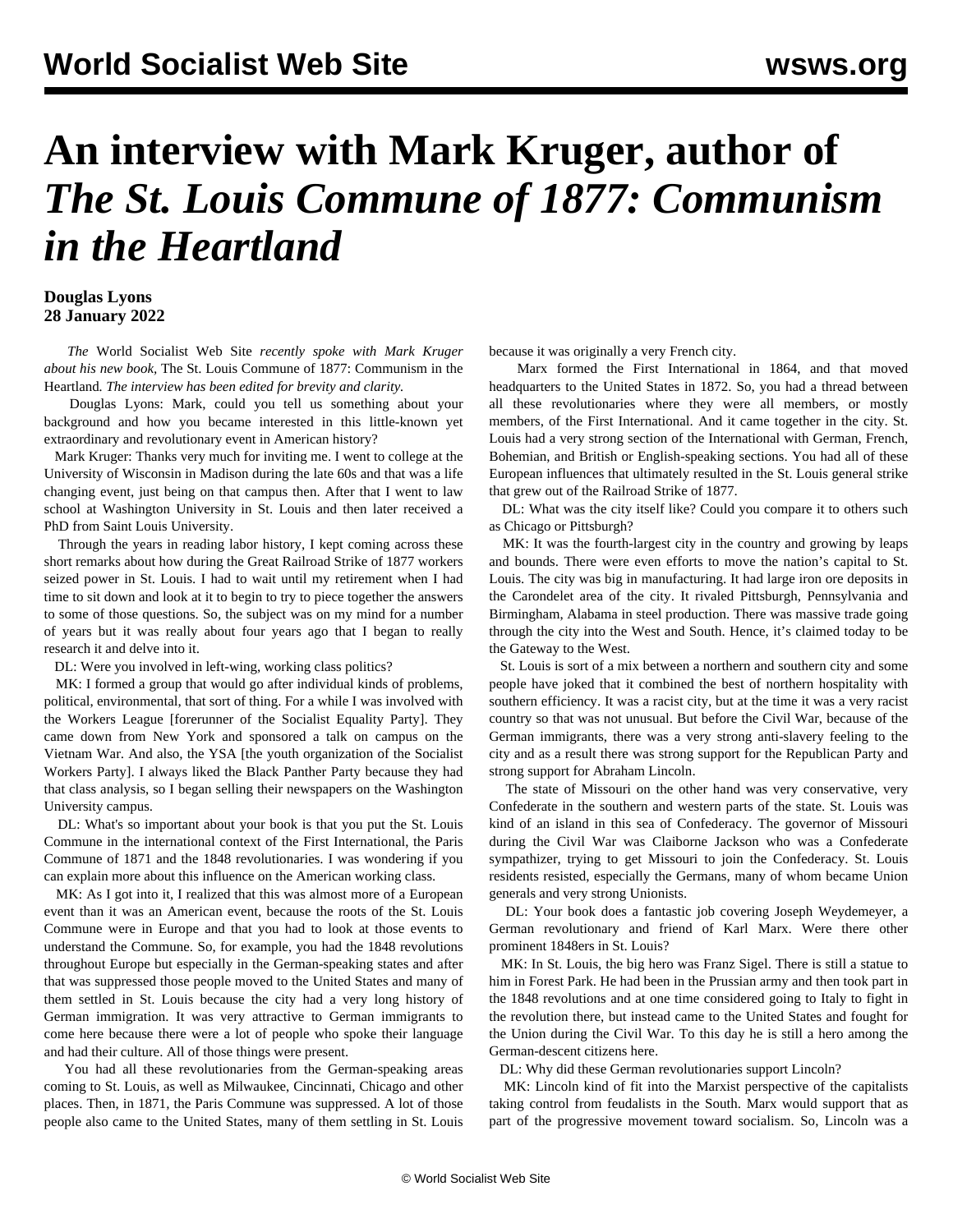very progressive figure and was supported by a lot of these German revolutionaries.

 DL: You mentioned racism in St. Louis and Missouri, but, during the strike, white and black workers united along class lines, as did different nationalities.

MK: It's always hard to put your yourself in the place of people 150 years ago. You get bits and pieces, like a puzzle, and you try to give an idea of what something looked like. But 1877 was a very racist time and you had a young working class in the United States. Slaves were only recently freed, and as a result, a lot of the early unions were racist in nature. Most unions did not allow blacks. Blacks formed their own unions in many cases. Only later did we overcome that. The Knights of Labor and the National Labor Union (NLU) were two unions that went out and specifically attempted to organize women and black people, which was very unusual 150 years ago. The NLU was immense in its membership, having about 800,000 members. They were two unions that tried to organize on the basis of class rather than race.

 What emerged in St. Louis in 1877 was a coming together of black and white people in the general strike. You had black workers on the bargaining committee that met with the railroad owners. You had white workers supporting black steamship workers and helped them get a 50 percent raise in wages. You had blacks marching with whites through the streets. The newspapers at the time were full of descriptions of black hordes marching with white people and taking over society, so the Commune actually brought together black and white workers in a class focus.

 DL: One episode which definitely showed the evolution of American society was when two former Union and Confederate generals united and took orders from the government to squash the revolutionaries.

 MK: When I saw that a Union general and a Confederate general were both chosen to lead the forces against the St. Louis community, against the workers, I thought how symbolic is that: Two former enemies that were killing each other came together now to suppress the workers. In the antebellum South, the generals supported the southern plantation owners, the feudal interests. In the North, the capitalist class was emerging, and they controlled their own forces, so when the North won the Civil War and the northern capitalists took control of the American government, the army then was going to follow the orders and support the interests of that ruling class. The new enemy was not slaveowners in the South; the new enemy of those capitalists was the working class.

 DL: Can you talk more about the labor movement after the Civil War and how it coalesced around the international trends you study?

 MK: At that time, what was happening in Europe and in the United States was a big change in the working class with the industrial revolution and new machinery in the factories. A lot of the skilled workers were being forced into factories as wage earners. Before they were earning a pretty good wage and they controlled their own lives and working conditions. But now their skills were not valued, and as a result their higher wages were lowered because they were just running the machines like any unskilled worker.

 Low wages and bad working conditions were ubiquitous all through American industry. This is a very young working class that really is searching for its consciousness. At the same time, you have all these German and French revolutionaries coming to the United States and joining the working class and trying to instill this class consciousness in the workers and unite them.

 DL: Why do you think the Great Railroad Strike followed a spontaneous course, and why did it draw in skilled and unskilled workers, white and black workers, and the unemployed?

 MK: Conditions were so bad for the working class at that time. The railroad industry plays a big part in the book because the working conditions were so dangerous and with the three pay cuts in 1877. But the whole working class was really suffering. There was no social safety net. If you could not buy coal to heat your house, then you would freeze to death. If you could not buy food, you would starve to death, and that was a pretty general situation. All it took was one spark and then everybody who was in the same boat began to react. These strikes began happening in Martinsburg, West Virginia and Baltimore, Maryland, and then spreading west from there. It was all spontaneous and within a week it had reached California. That is how fast it was moving.

 DL: But in St. Louis the Workingmen's Party (WP) harnessed this eruption.

 MK: Workers did form, out of the First International, the Workingmen's Party of the United States, but in 1877 it was only a year old. You have got a young party that is watching this, and they are taken by surprise. In the eastern states it happened too fast—they could not react to it— but in St. Louis it took a few days to reach the city and the party tried to provide some leadership. They organized a general strike, and when the city was abandoned, they took it over. But they were not ready to take leadership and make it a national movement, rather than individual movements in different localities.

 DL: The demands of the WP, such as nationalization of the railroads and telegraph industries under the control of the working class, underscore the influence of the First International.

 MK: The 1848 revolutionaries that came to St. Louis provided the philosophy of class consciousness that was otherwise lacking among workers in the city. You had with the WP a radical leadership. James Cope was one of the leaders and he was a member of the London, England trades council before he came to the city. Albert Currlin was a member of the First International and a founder of the party. Twenty percent of the WP lived in St. Louis, so you had a lot of revolutionaries and radicals, and that had the effect of changing what was a strike over wages and working conditions into something broader. These were Marxists that recognized this was a struggle between classes that was emerging, and they tried to provide that leadership and that philosophy to educate the workers.

 The WP held these mass meetings where a number of speakers were talking about not just wages and working conditions such as the eighthour day and the end to child labor, but also planned out the takeover of these different industries to be run for the benefit of the working class rather than a few rich capitalists. They infused the philosophy of socialism.

 DL: This era was termed the Gilded Age, and today the term "the Second Gilded Age" is being used to describe the state of society. What similarities do you see between 1877 and today and what do you think will happen when another working class uprising happens in the United States?

 The Times' Project is a politically-motivated falsification of history. It presents the origins of the United States entirely through the prism of racial conflict.

 MK: There were so many things about the Gilded Age that are similar to today. The expansion of capitalism, the control of the government by the capitalists, the suppression of working class organizations. And today unions are at their weakest point they have been in many years. You have voter suppression and a tremendous gap in wealth between the capitalists and the workers. A lot of the conditions are there for a struggle to emerge.

 When I was a kid, I grew up in a very working class town just north of Chicago which has become infamous in recent days— Kenosha, Wisconsin, the city of [fascist killer] Kyle Rittenhouse. The town was extremely working class. American Motors was headquartered there and so was Simmons Mattress. Everyone it seemed belonged to a union and all of my friends—all of their fathers belonged to unions, and they all lived in middle-class neighborhoods, a very middle-class life. That was the postwar period when the economy was good, and the unions were strong.

When I was a sophomore in Madison in 1968, I thought there was going